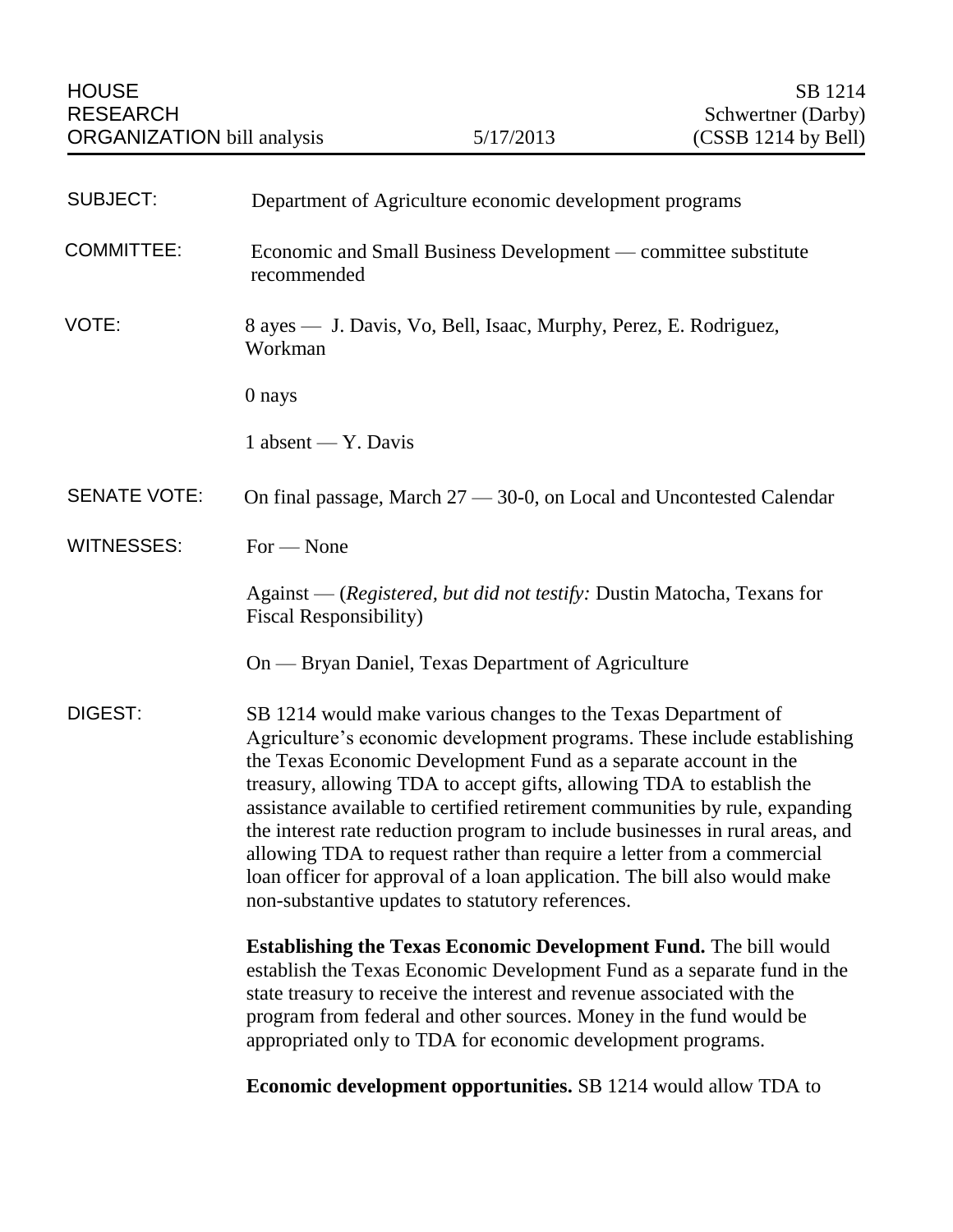## SB 1214 House Research Organization page 2

accept gifts or appropriations to administer economic development programs.

**Certified retirement community program.** The bill would allow TDA to establish the assistance available to certified retirement communities by rule rather than having it prescribed in statute.

The bill also would strike "application" from the language regarding the fee TDA collects from these communities, removing the restriction that the fee only be collected upon submittal of an application to be a certified retirement community.

**Texas Agriculture Finance Authority interest rate reduction program.** SB 1214 would expand the interest rate reduction program to include businesses in rural areas.

**Texas Agriculture Finance Authority agricultural loan guarantee program application requirements.** The bill would change one of the requirements of an application for a loan guarantee so that commercial lenders no longer had to be requiring a loan guarantee, but could be requesting one.

**Effective date.** This bill would take immediate effect if finally passed by a two-thirds record vote of the membership of each house. Otherwise, it would take effect September 1, 2013.

**SUPPORTERS** SAY: SB 1214 would make improvements to the Department of Agriculture's economic development programs, which contribute directly to a strong and diverse Texas economy. The bill would enhance TDA's ability to support producers, businesses, and communities statewide and help TDA with the administration of a federal economic development program for small businesses. It also would clean up statutes pertaining to the Texas Agriculture Finance Authority.

**OPPONENTS** SAY: SB 1214 would change the language regarding the Certified Retirement Community Program's application fee. The bill would strike the word "application," turning it into a fee that TDA could charge at any time, with no limit set on how often. This could give TDA more authority to charge more fees to retirement communities. Although this program is voluntary, the fee structure should be specified by statute, not left up to the TDA.